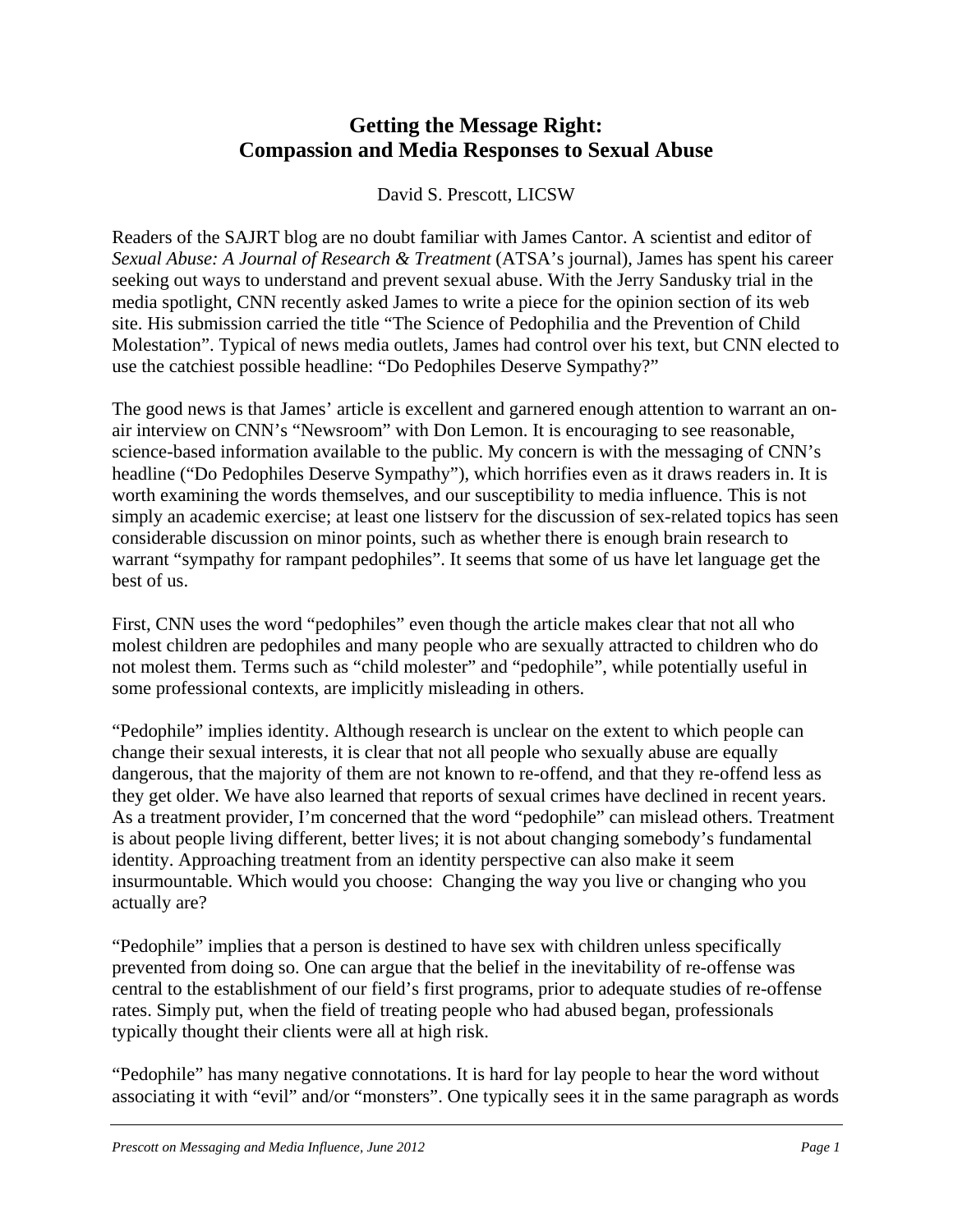such as "predator". Rational discussion about resource allocation and science-based public policy become even more difficult under these circumstances. The Medical Director of a civil commitment program who asked why no one had been released from a program, expressed the relevance of this point succinctly: *How do you release somebody after building them up as monsters?* (Oaks, 2008).

Similarly, the word "deserves" raises many questions: Do pedophiles deserve sympathy? Compared to whom? What does anyone actually deserve? To some degree, don't all human beings deserve more than they have in their life? What do any of us deserve? In some cases, our clients have considered these questions more than we have. In 2009, the staff members of a civil commitment program heard from three clients who were nearing the end of treatment. The format was akin to a town hall meeting, in which 100 or more staff asked questions of clients housed in another facility:

## Staff: *Tell us why you deserve to be released into the community after all the harm you've done.*  Client (after some thought): *I don't know that I deserve anything… but I'm grateful for the opportunity.*

Finally, there is the word "sympathy". Research has found that empathic treatment providers can produce better outcomes than those who adopt a harsh, confrontational style (Marshall, 2005), but most of us shrink away from the idea of sympathy, which implies a deeper emotional congruence. Again, language matters. Let's have a look at other places where this word appears in our lives.

First, those of us who are fathers have heard about sympathy pain and weight gain when our partners are pregnant. Then, as parents, we might display super-human strength to defend our children. This aspect of the fight-or-flight response is known as sympathetic arousal. Many of us remember the 1953 play *Tea and Sympathy*. If not, we will remember that the Rolling Stones' "Sympathy for the Devil" became famous due to its shock value. Sympathy ultimately connotes closeness, often bordering on intimacy.

Having read up to this point, take a moment to consider: Under what conditions would you answer "yes" if someone asked you if pedophiles deserve sympathy?

On the other hand, one might also ask: Assuming that our clients have consented to treatment (and knowing that punishment alone does not reduce risk), do they also not deserve our best rehabilitative efforts? Do they not deserve humane and compassionate treatment providers? Do they not deserve the most empirically sound management in the community?

Another way to look at this is to consider those who would experience victimization at some point in the future if professionals did not intervene. Do they not deserve our best efforts at maintaining the highest standards of care, including maintaining an empirically supported treatment approach? If the answer is yes, we have to conclude that people who abuse and are at risk to molest children may indeed "deserve" our most compassionate response in order to involve them meaningfully in interventions.